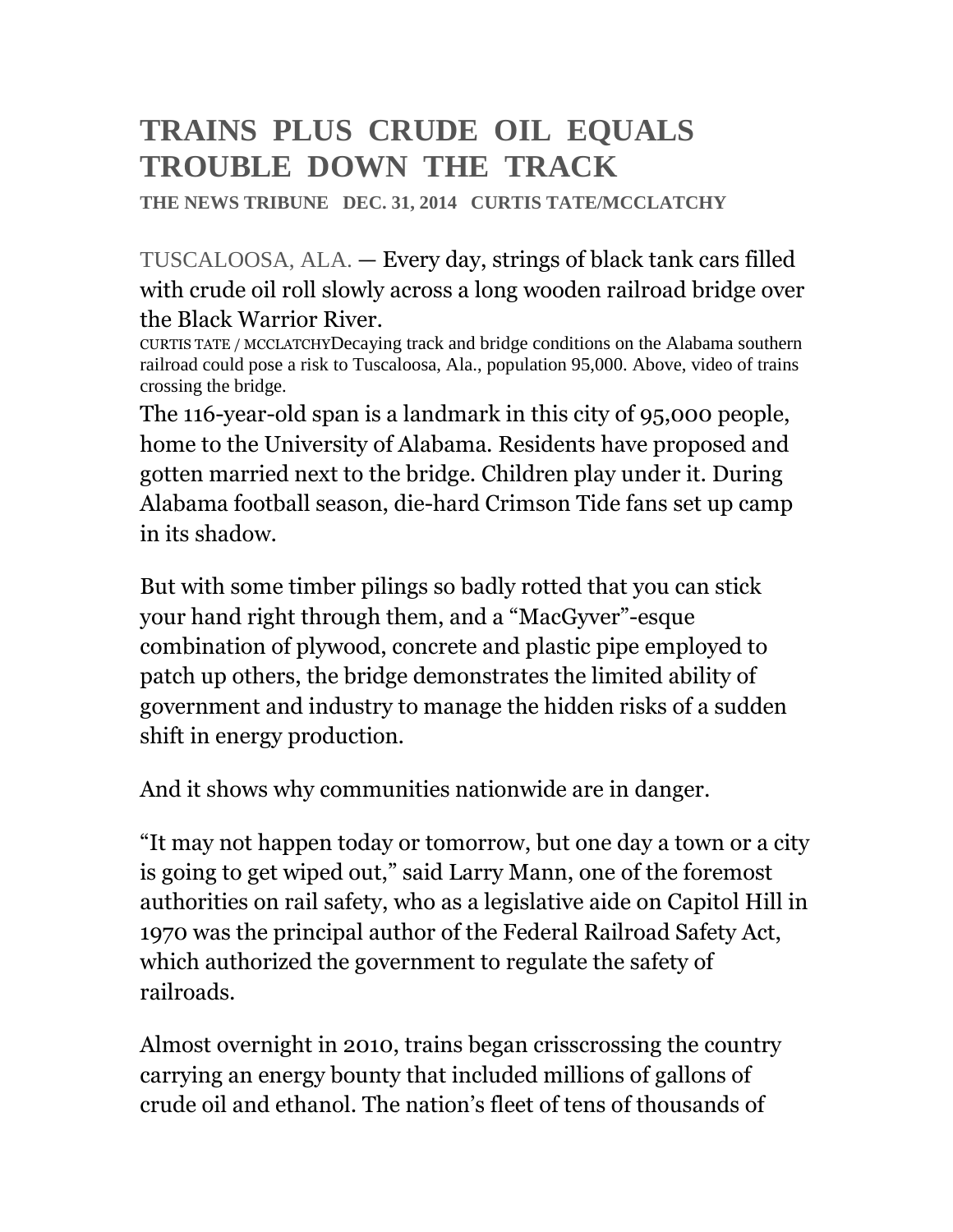tank cars, coupled with a 140,000-mile network of rail lines, had emerged as a viable way to move these economically essential commodities. But few thought to step back and take a hard look at the industry's readiness for the job.

#### **It may not happen today or tomorrow, but one day a town or a city is going to get wiped out.**

Larry Mann, principal author of the Federal Railroad Safety Act

In a series of stories, McClatchy has detailed how government and industry are playing catch-up to long-overdue safety improvements, from redesigning the tank cars that carry the oil to rebuilding the track and bridges over which the trains run.

Those efforts in the past year and a half may have spared life and property in many communities. But they came too late for Lac-Mégantic, Quebec, a Canadian lakeside resort town just across the border from Maine. A train derailment there on July 6, 2013, unleashed a torrent of burning crude oil into the town's center. Forty-seven people were killed.

"Sometimes it takes a disaster to get elected officials and agencies to address problems that were out there," said Rep. Michael Michaud, D-Maine, a member of the House of Representatives subcommittee that oversees railroads, pipelines and hazardous materials, who's leaving Congress after six terms.

Other subsequent but nonfatal derailments in Aliceville, Ala., Casselton, N.D., and Lynchburg, Va., followed a familiar pattern: massive fires and spills, large-scale evacuations and local officials furious that they hadn't been informed beforehand of such shipments.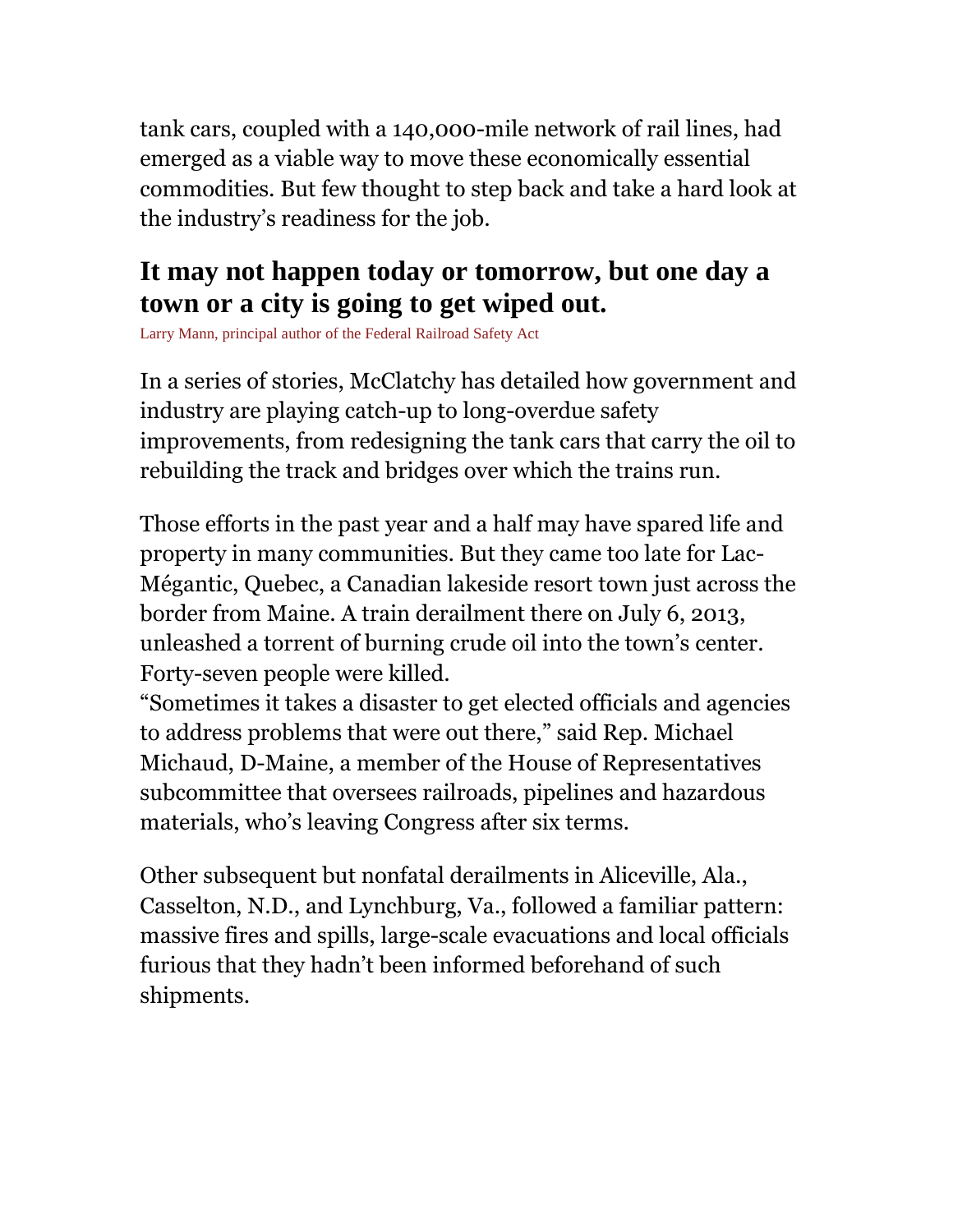The U.S. Department of Transportation will issue a set of new rules in January regarding the transportation of flammable liquids by rail.

"Safety is our top priority," said Kevin Thompson, a spokesman for the Federal Railroad Administration,"both in the rule-making and through other immediate actions we have taken over the last year and a half."

#### **Nevertheless, McClatchy has identified other gaps in the oversight of crude by rail:**

- The Federal Railroad Administration entrusts bridge inspections to the railroads and doesn't keep data on their condition, unlike its sister agency, the Federal Highway Administration, which does so for road bridges.
- Most states don't employ dedicated railroad bridge inspectors. Only California has begun developing a bridge inspection program.
- The U.S. Department of Transportation concluded that crude oil from North Dakota's Bakken shale region posed an elevated risk in rail transport, so regulators required railroads to notify state officials of large shipments of Bakken crude. However, the requirement excluded other kinds of oil increasingly transported by rail, including those from Canada, Texas, Wyoming, Colorado and Utah.
- While railroads and refiners have taken steps to reserve the newest, sturdiest tank cars available for Bakken trains, they, too, have ruptured in derailments, and Bakken and other kinds of oil are likely to be moving around the country in a mix of older and newer cars for several more years.

#### **We anticipate that crude by rail is going to stay over the long term**

Kevin Birn, director of IHS Energy

# **Staying power**

American railroads moved only 9,500 cars of crude oil in 2008 but more than 400,000 in 2013, according to industry figures. In the first seven months of 2014, trains carried 759,000 barrels a day – that's more than 200,000 cars altogether – or 8 percent of the country's oil production, according to the federal Energy Information Administration.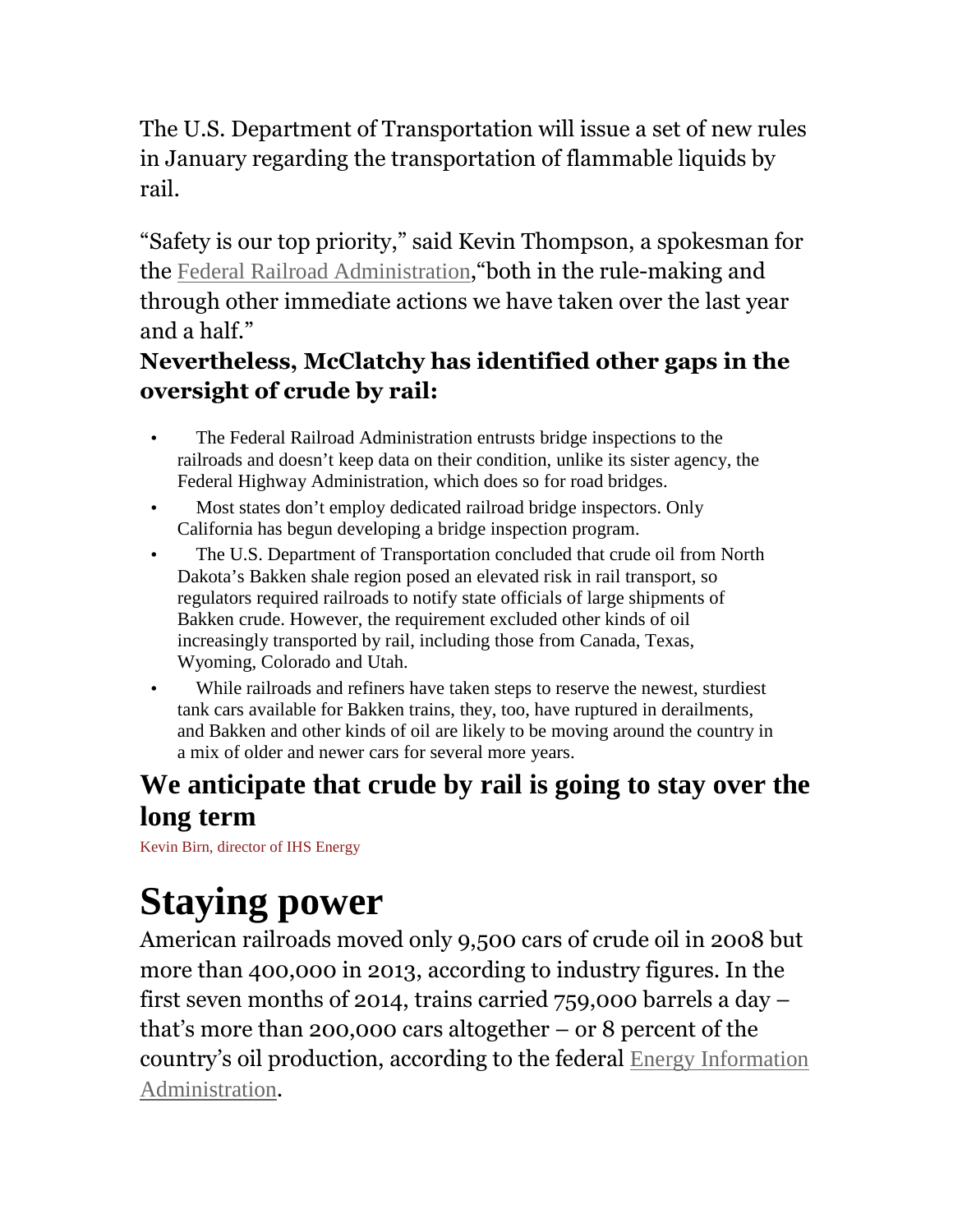The energy boom, centered on North Dakota's Bakken region, was made possible by hydraulic fracturing, or fracking, a horizontal drilling method that unlocks oil and gas trapped in rock formations. It was also made possible by the nation's expansive rail system.

Crude by rail has become a profitable business for some of the world's richest men. Warren Buffett, the billionaire investor, bought BNSF Railway in 2009. It's since become the nation's leading hauler of crude oil in trains. Bill Gates, the Microsoft founder and philanthropist, is the largest shareholder inCanadian National, the only rail company that has a direct route from oil-rich western Canada to the refinery-rich Gulf Coast. Amid a worldwide slide in oil prices in recent weeks, crude by rail shows few signs of slowing down. The price per barrel of oil has dropped nearly 50 percent since last January. Still, the six largest North American railroads reported hauling a record 38,775 carloads of petroleum the second week of December.

"We anticipate that crude by rail is going to stay over the long term," said Kevin Birn, director at IHS Energy, an energy information and analysis firm, and a co-author of a recent analysis of the trend.

Regulatory agencies and the rail industry may not have anticipated the sudden increase in crude oil moving by rail. However, government and industry had long known that most of the tank cars pressed into crude oil service had poor safety records. And after 180 years in business, U.S. railroads knew that track defects were a leading cause of derailments.

Local officials have very little jurisdiction over rail transportation, and some have felt powerless as a tide of domestically produced oil has begun running through their communities by rail.**Read the full story**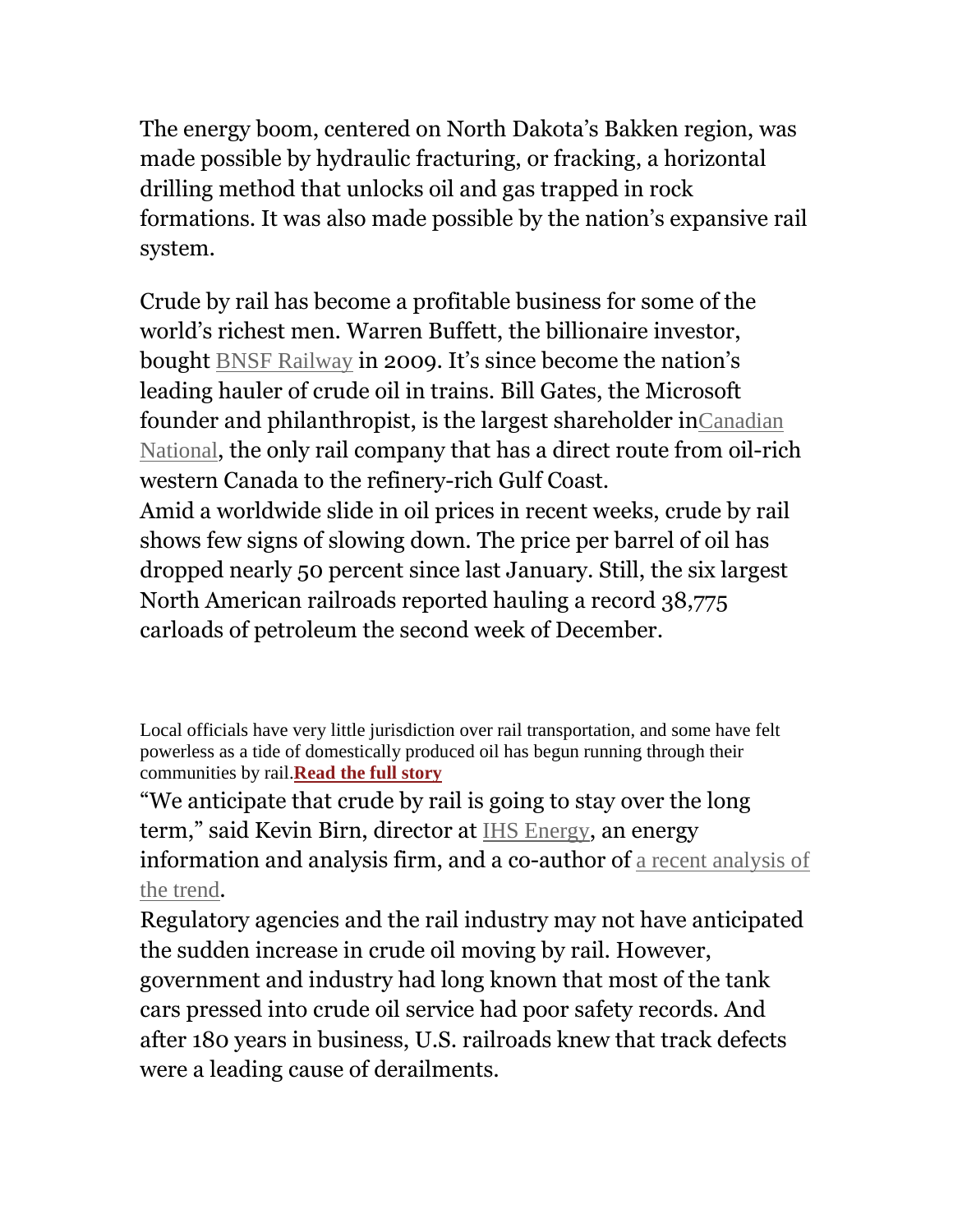To be sure, railroads are taking corrective steps, including increased track inspections and reduced train speeds. They've endorsed stronger tank cars and funded beefed-up training for first responders.

Ed Greenberg, a spokesman for the Association of American Railroads, the industry's principal trade group, said railroads began a "top-to-bottom review" of their operations after the Quebec accident.

"Every time there is an incident, the industry learns from what occurred and takes steps to address it through ongoing investments into rail infrastructure, as well as cutting-edge research and development," he said. "The industry is committed to continuous improvement in actively moving forward at making rail transportation even safer."

But the industry continues to resist other changes, including calls for more transparency. The dominant Eastern railroads, Norfolk Southern and CSX, sued Maryland to stop the state from releasing information to McClatchy about crude oil trains.

The industry also seeks affirmation from the courts that only the federal government has the power to regulate railroads. The dominant Western carriers, BNSF and Union Pacific, joined by the Association of American Railroads, sued California over a state law that requires them to develop comprehensive oil spill-response plans.

### **From North Dakota by rail**

In response to an April derailment and oil spill, the Department of Transportation began requiring railroads to notify states of trains carrying 1 million or more gallons of Bakken crude. Smaller loads, and oil from other deposits, are not included — but this gives an idea of how the country's rail lines are being used as a makeshift pipeline.

McClatchy has received reports from 22 states that include estimate weekly ranges of oil shipments by county. You can see the higher end of those ranges mapped out below and can select a state and county (or click on a county) to get more details. Nine states that Bakken crude is shipped through refused to provide data on the shipments.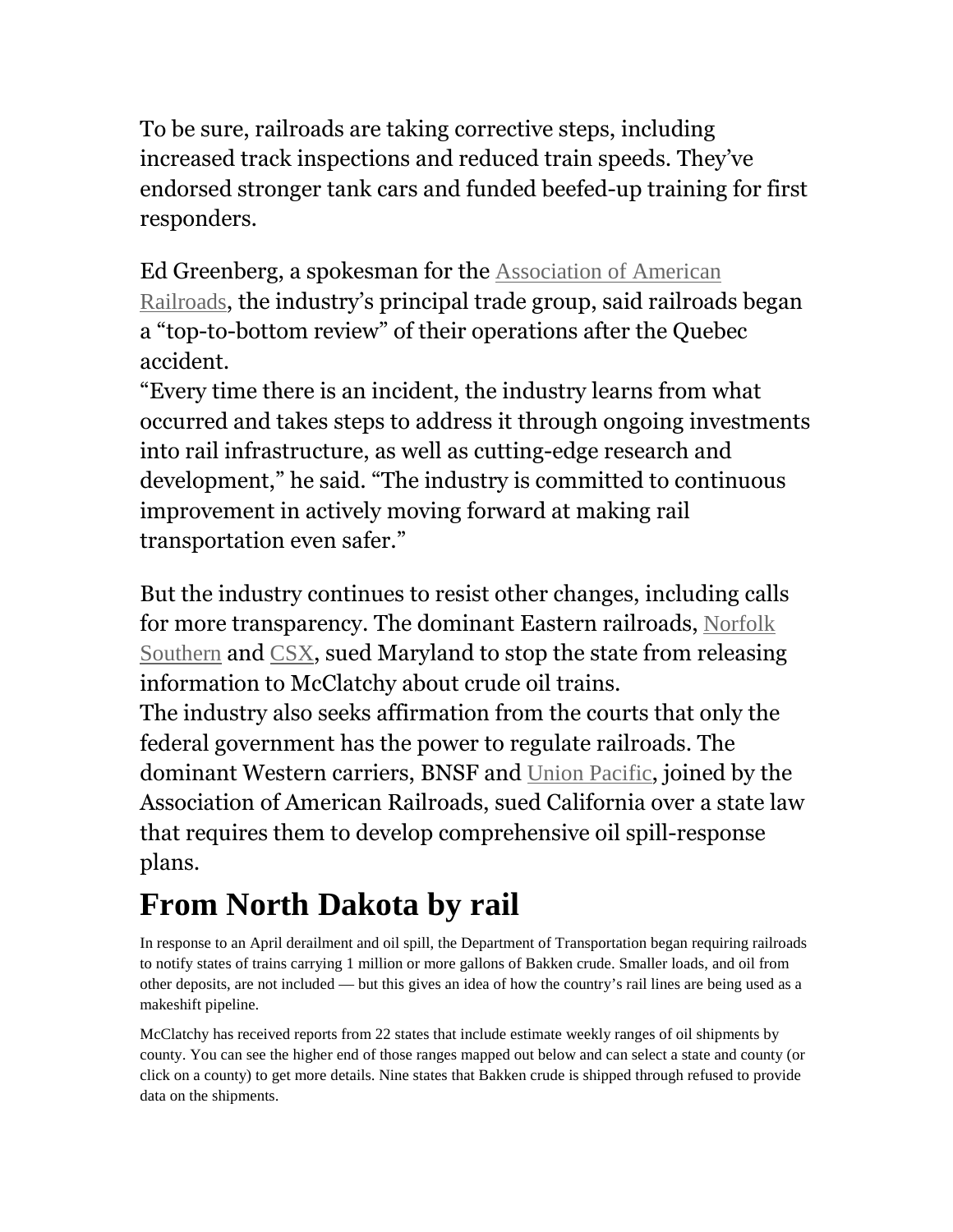## **'Need to know'**

After a CSX crude oil train derailed in downtown Lynchburg, Va., on April 30, spilling 30,000 gallons of Bakken crude into the James River, the U.S. Department of Transportation issued an emergency order: Railroads carrying more than 1 million gallons of Bakken crude, or about 35 tank cars, were required to begin notifying state emergency-response commissions where and how often such shipments moved so that communities could prepare better in case of accidents.

The railroads, used to keeping such information close to the vest, asked state officials to sign nondisclosure agreements treating the reports as confidential and limiting their release to those with "a need to know."

Some states initially agreed, and the Transportation Department voiced no objections. Others, however, declined to sign the agreements, finding no reason to exempt the oil train reports from their open-records laws.

Since June, McClatchy has obtained full or partial Bakken train reports from 22 states. The reports show an estimated range of how many Bakken trains pass through each county each week, and the routes they use. Some states, such as Virginia and New York, released all the details. Illinois, however, didn't reveal the routes. Alabama and New Jersey disclosed only the counties, not the routes or frequency.

Having lost the fight in California, Washington state and elsewhere, some railroads continued to press their case in other states that the reports were security and commercially sensitive. After the Pennsylvania Emergency Management Agency denied McClatchy's request in July, McClatchy appealed the decision to the state's Office of Open Records.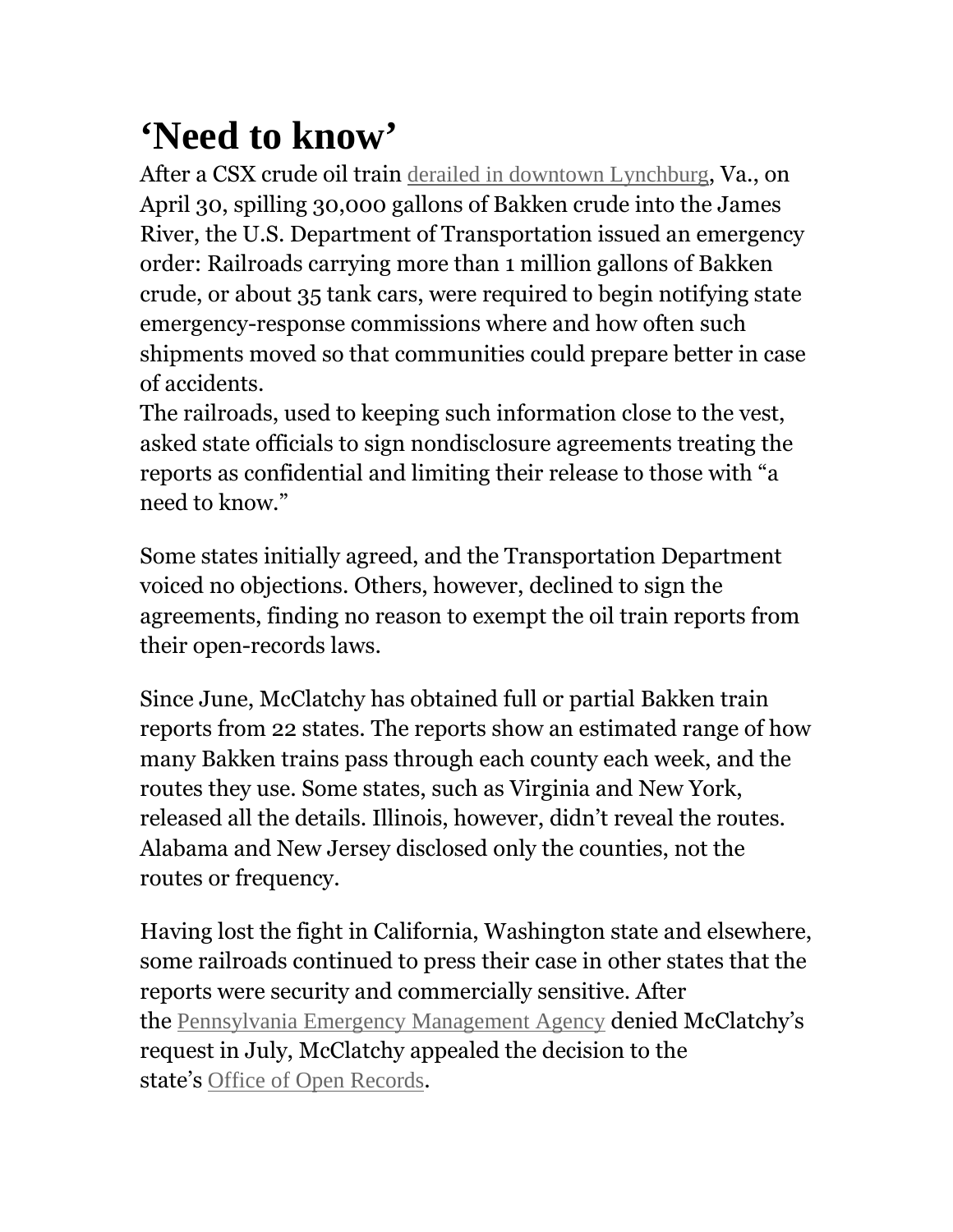In October, the open records office ordered the emergency management agency to release the records. Days later, the agency posted them, in full, on its website.

#### **RAILROADS SUE OVER RECORDS**

In July, a major hauler of crude oil by rail sued Maryland to stop the release of information about crude shipments.**Read the original story**

In July, the Maryland Department of the Environment was about to release the Bakken reports to McClatchy when two railroads, Norfolk Southern and CSX, sued the state to block the release. The Federal Railroad Administration all but put the issue to rest in October. In guidance published in the Federal Register, the agency said no federal law protected the Bakken train reports from public disclosure and that the information they contained was neither security nor commercially sensitive.

Delaware, West Virginia, Idaho and Tennessee, which denied McClatchy's requests outright, haven't reconsidered since the federal guidance. Texas has made no decision on how much information, if any, to release.

Greenberg, of the Association of American Railroads, said the industry remained concerned that publicly releasing the information "elevates security risks by making it easier for someone intent on causing harm." The reports "should remain with local, state and federal emergency responders," he added.

Mapped out, the reports show concentrated streams of Bakken traffic radiating from North Dakota to the Mid-Atlantic, Gulf Coast and Pacific Northwest. The reports do not, however, show smaller quantities of Bakken or any quantity of other kinds of crude oil shipped by rail. Individual railroads may be notifying emergency responders of such cargoes, but at least for now, they aren't required to do so.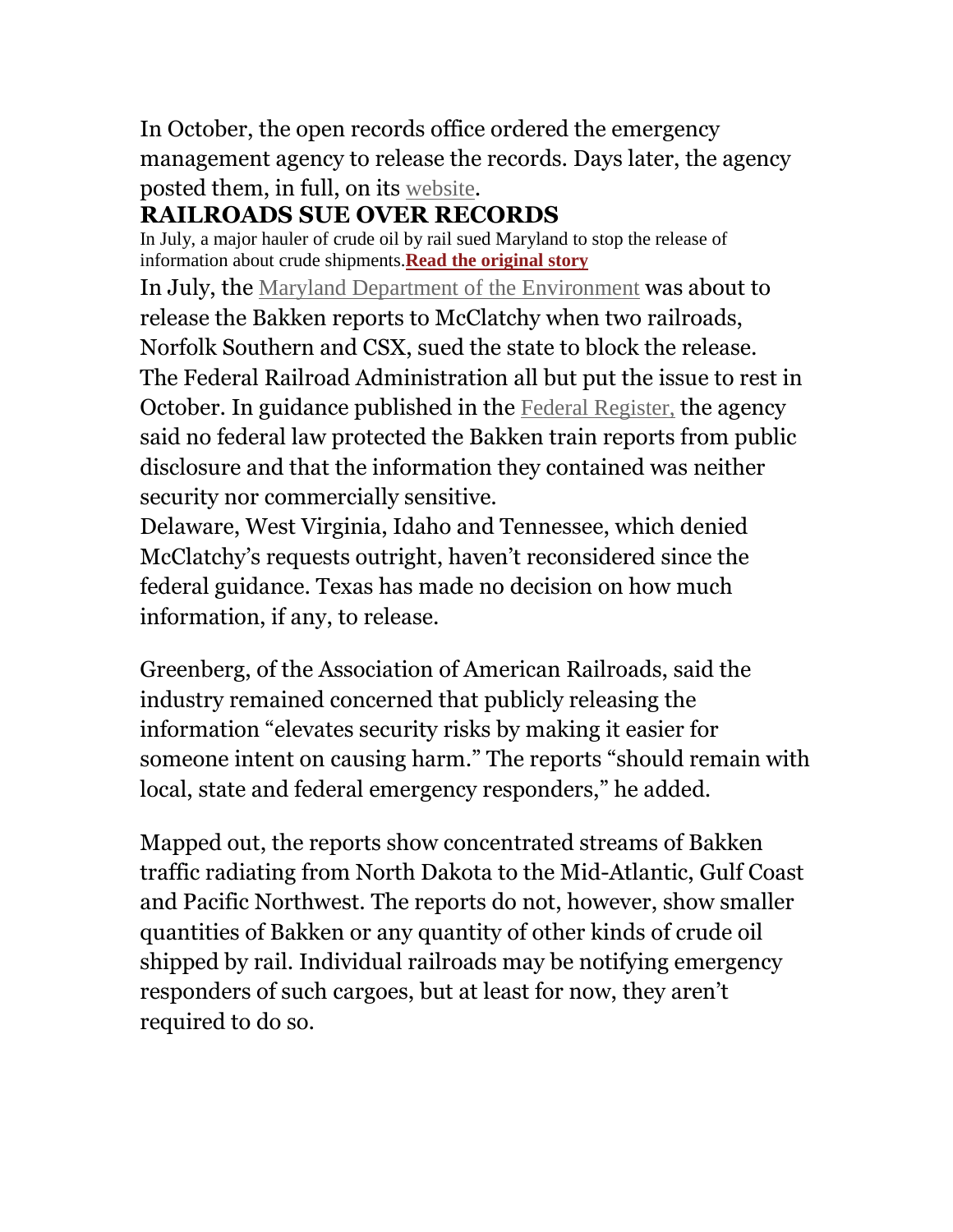The Federal Railroad Administration has sought comment on whether the reporting threshold should be lower and include other types of crude oil.

Thompson, the railroad administration spokesman, said the May emergency order was meant to be "a powerful but narrowly constructed tool to address an imminent hazard," the one presented by Bakken crude.

"It was and remains an interim step in our ongoing effort to ensure the safe transport of crude by rail," he said.

**RISK ON THE RAILS** The U.S. government's failure to anticipate potential problems with transporting highly flammable crude oil along aging railways has resulted in deadly and dangerous derailments from Quebec to Alabama.

# **In the dark**

In March, emergency response officials in Sacramento, Calif., were stunned to learn that the decommissioned McClellan Air Force Base on the city's northwest side had become a transfer point for crude oil.

#### **SACRAMENTO OFFICIALS KEPT IN DARK ABOUT OIL TRANSFERS**

Sacramento area officials learned last March that a local Air Force base had been used as a transfer point for oil shipments for months.**Read the original story**

After a McClatchy reporter told him about the facility, the city's interim fire chief sent his battalion chief and a hazardous materials inspector to the site, where they found 22 tank cars loaded with crude oil. The facility had been operating for several months, without the knowledge of local fire chiefs or the county emergency manager. It had also been operating without a permit from the Sacramento Metropolitan Air Quality Management District, apparently in violation of California's strict environmental laws. The same week McClatchy's Sacramento Bee published a story in late March revealing its existence, the facility received a permit to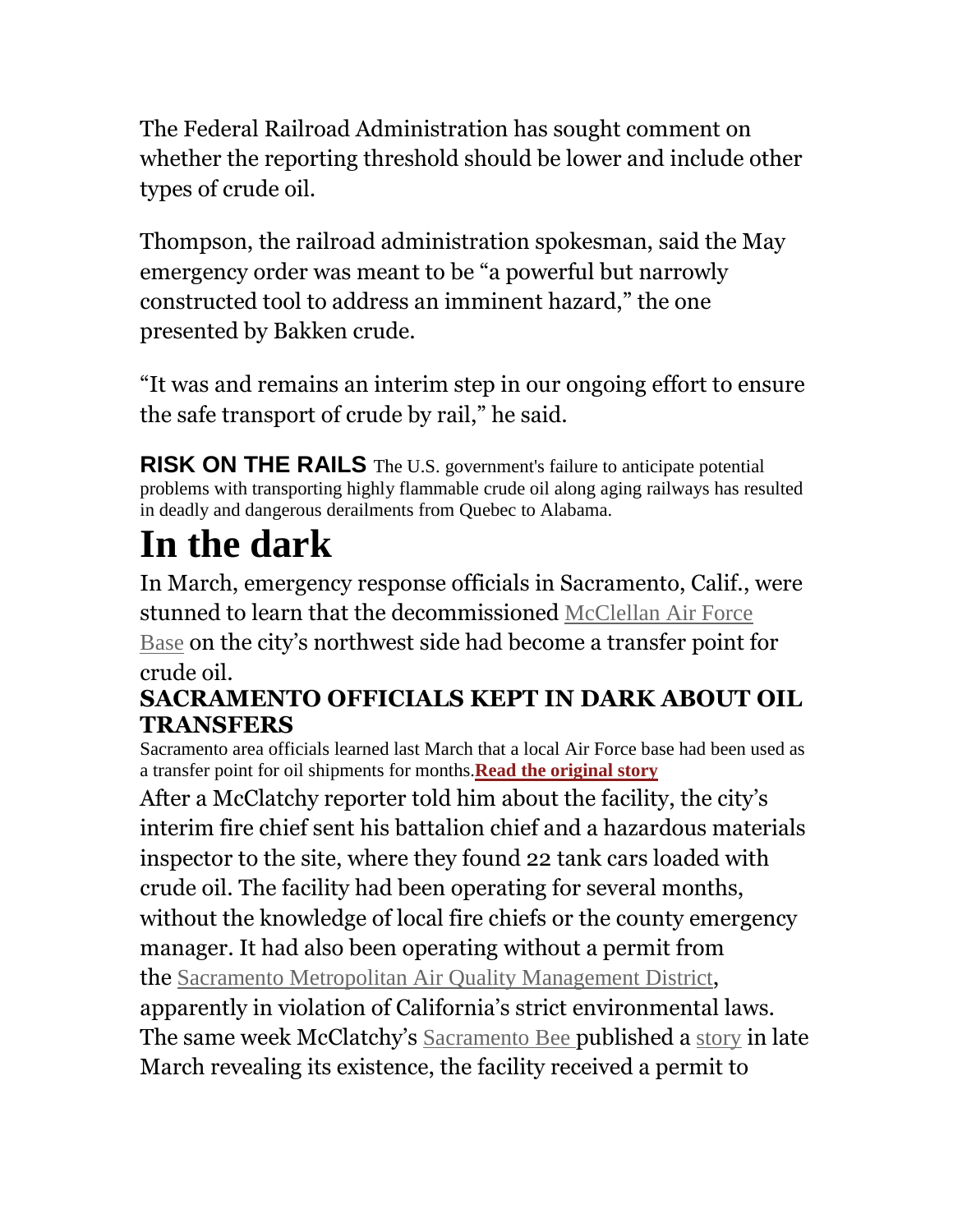transfer 11 million gallons of crude oil a month from trains to trucks.

In September, EarthJustice, a San Francisco-based environmental group, sued the air quality management district, challenging its decision to issue the permit without public comment or an environmental impact review.

#### **MCCLELLAN OIL TRANSFERS HALTED**

Several months after coming to the attention of local officials, fuel distributors agreed to stop unloading oil shipments in Sacramento.**Read the original story** In October, Sacramento County's top air-quality official rescinded the permit, acknowledging that its approval was a mistake. The McClellan transfer operation shut down in mid-November.

Two or three Bakken trains a month are moving through California's capitalto other destinations, and area officials are bracing for a big increase: TheCalifornia Energy Commission projects that rail could deliver 22 percent of the state's petroleum needs in a few years. In response to growing concern about emergency preparedness amid the rise in crude by rail, the industry established a special training program at its research and testing facility in Pueblo, Colo. Since classes began in July, the nation's largest railroads have spent \$5 million to train 1,500 emergency response personnel at the school. Sen. Heidi Heitkamp, D-N.D., persuaded the Federal Emergency Management Agency to contribute another \$5 million to continue the program.

"Our emergency responders are often our first line of defense – and they usually do it without pay," Heitkamp said Monday in a statement. "It's on all of us to make sure they have the training and resources they need to protect our families and communities."

Individual railroads also bring training to many communities along their routes. CSX, for example, just concluded an 18-city tour with its Safety Train, a mobile classroom that educates first responders on the basics of responding to rail accidents. The railroad said 2,200 personnel from 350 departments had participated.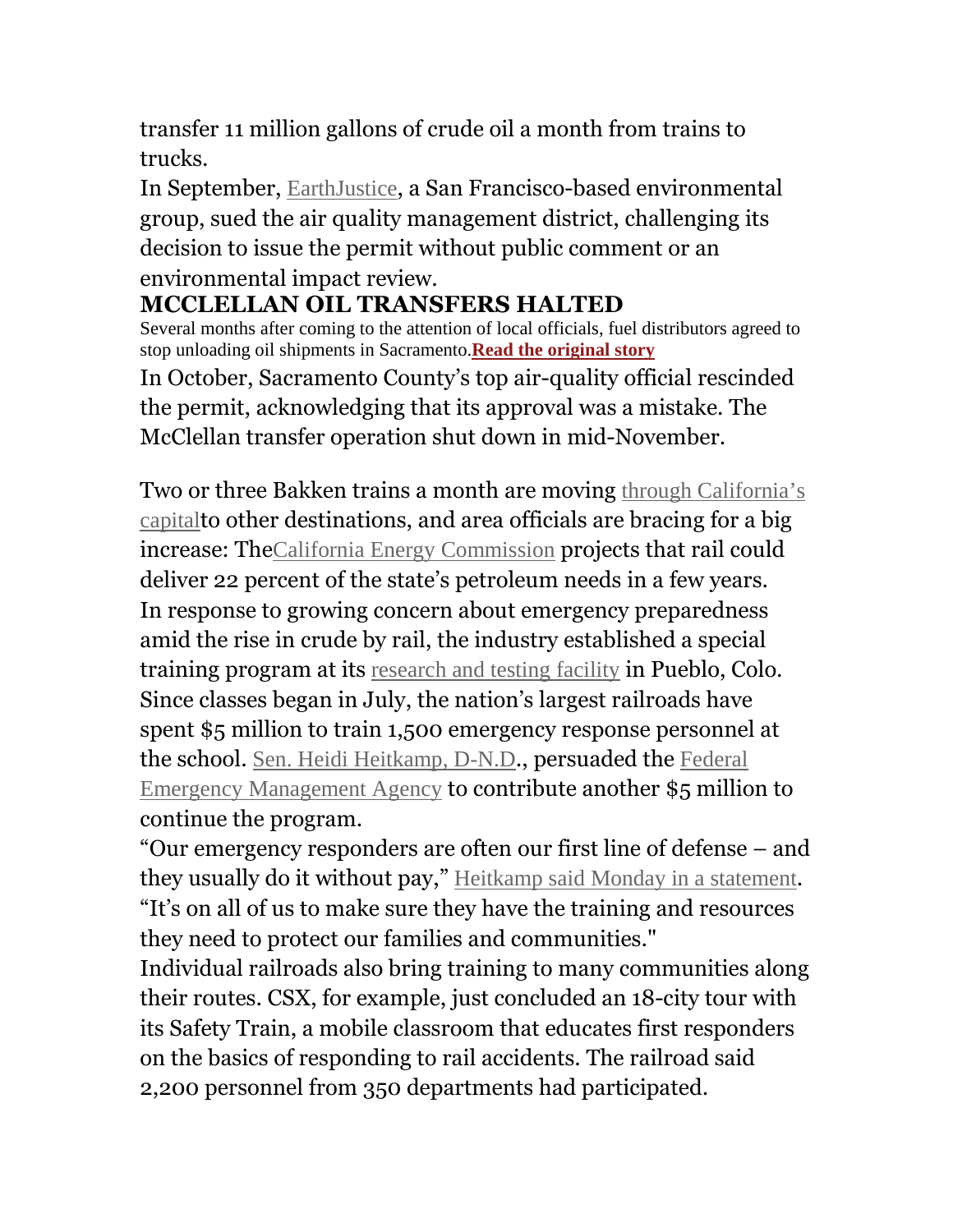But the training may have its limits.

The National Fire Protection Association estimated that in 2009, the most recent year for which statistics are available, there were about 1.1 million firefighters spread across 30,000 departments. More than 800,000 of them were volunteers. Nationwide, volunteer departments have turnover rates of 20 percent to 50 percent. Steve LoPresti, the hazmat chief for Montgomery County EMS in suburban Philadelphia, said his department was all-volunteer. The department has a "robust" training schedule, he said, and has worked with other agencies as well as railroads hauling crude oil through the county.

But it can be tough for volunteers to take the time off for training, even if someone else pays for it.

"They have full-time jobs, maybe part-time jobs," LoPresti said. "They're family men. They have other responsibilities."

Lac-Mégantic showed the enormous risk that even the best-trained firefighters might face. In Senate testimony last April, Tim Pellerin, a Maine fire chief whose department assisted its Quebec neighbor, said it had taken 1,000 firefighters from 80 departments on both sides of the U.S.-Canadian border 30 hours, a million gallons of water and 8,000 gallons of firefighting foam to bring the massive blaze under control.

Rick Edinger, assistant chief of the Chesterfield County, Va., Fire and EMS department and a hazardous materials expert who testified on oil train fires at the National Transportation Safety Board in April, said in an interview that most departments were capable of responding to an incident involving a 9,000-gallon gasoline tanker truck. But one rail car can hold as much as 30,000 gallons. A 100-car oil train could contain 3 million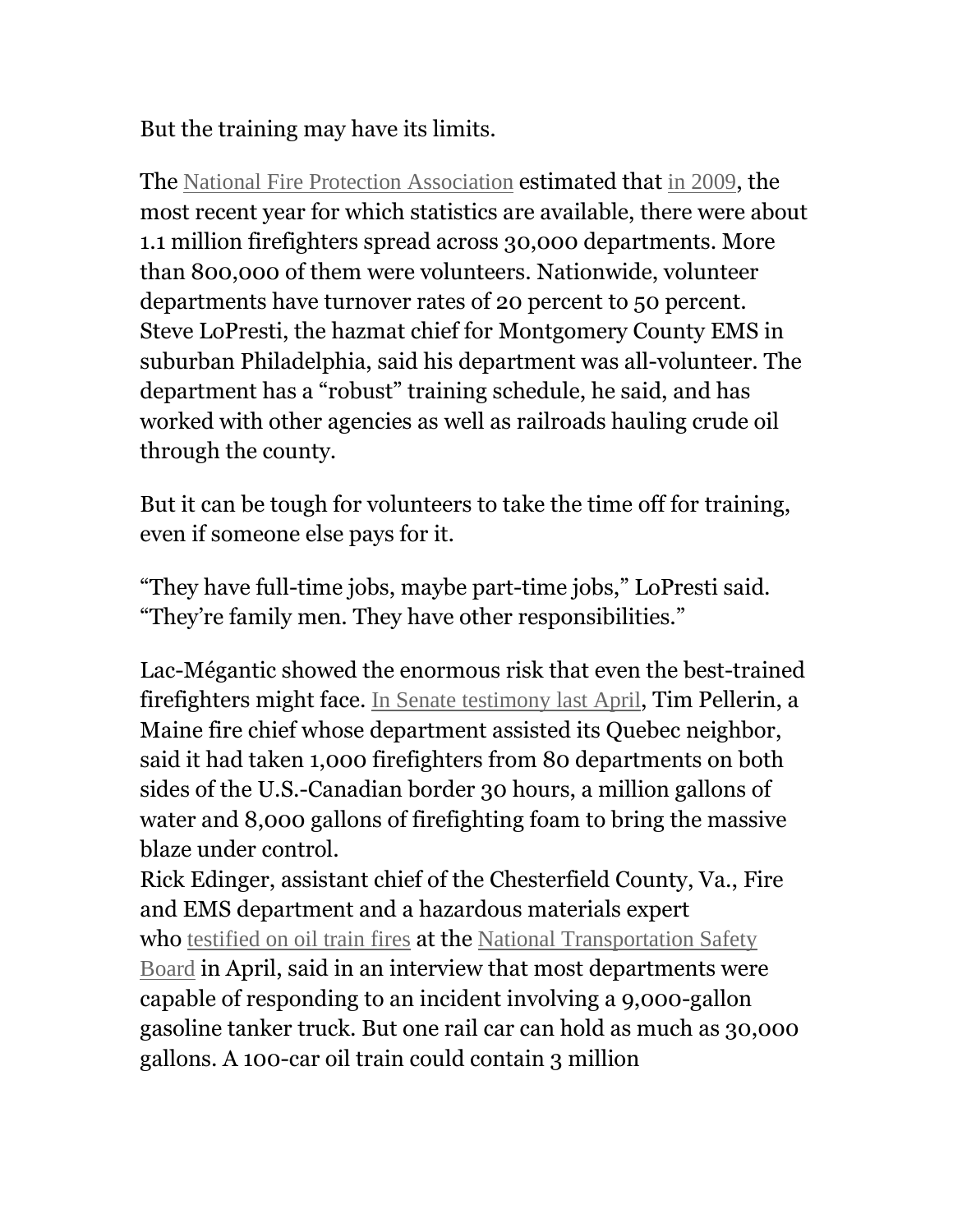"Once you reach that point of no return," he said, "it doesn't matter what the volume is."

#### **The DOT-111A tank car**

About 92,000 DOT-111s are in use; 78,000 lack extra safety features. Most tank cars are leased by oil companies or other firms moving products by rail.

### **Unheeded warnings**

A common thread runs through the Lac-Mégantic, Aliceville and Casselton derailments: the workhorse DOT-111 tank car. The NTSB has been warning about it for decades.

The car is minimally reinforced and has a well-documented tendency to puncture or rupture in derailments.

A series of explosions from the late 1960s to the late 1970s killed dozens of people, including railroad workers and first responders, prompting an overhaul of the pressurized tank cars then used to haul flammable and toxic gases with many of the same features under discussion now.

The problems subsided by the early 1980s. But unlike those cars, the DOT-111 wasn't similarly retrofitted. And it continued to fail catastrophically in derailments that involved flammable or poisonous liquids, as three decades of NTSB accident reports reviewed by McClatchy demonstrate.

Many of those accidents – from Newark, N.J., in 1981 to Dunsmuir, Calif., in 1991 to Baltimore in 2001– were caused by track defects or human error. But in report after report, the NTSB warned that the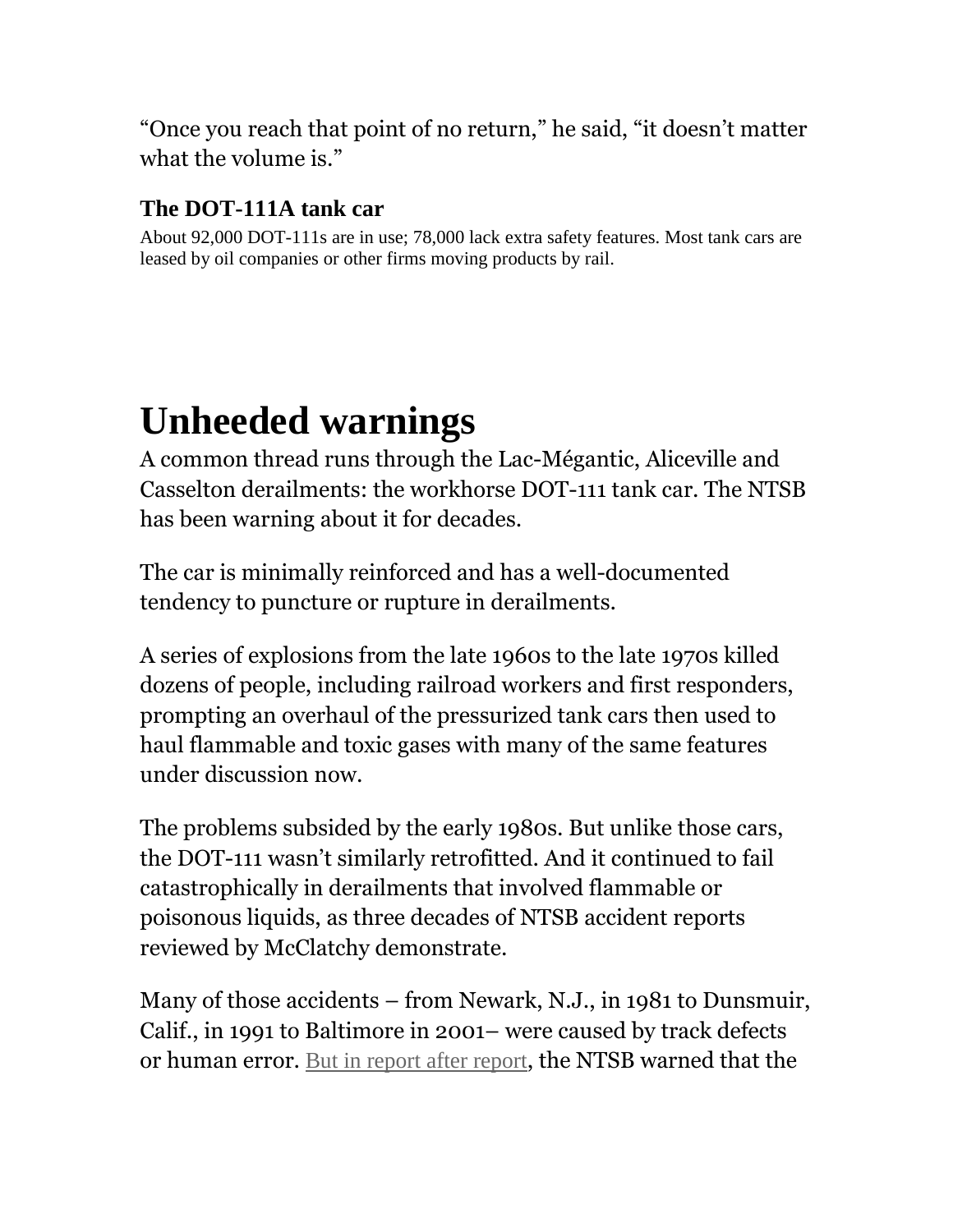design of the DOT-111 tank car increased the severity of these accidents.

About a decade ago, railroads began transporting large volumes of ethanol, a renewable, highly flammable alternative fuel. Rail transportation of ethanol grew over several years, peaking at 360,000 carloads in 2011. At least seven fiery derailments from 2006 to 2012 involving ethanol transported in DOT-111 cars sent another warning.

In June 2009, a Canadian National train derailed on washed-out track at a road crossing at Cherry Valley, Ill. Multiple DOT-111 tank cars punctured, spilling more than 300,000 gallons of ethanol. A woman was killed when the massive blaze engulfed her vehicle at the crossing.

The Association of American Railroads petitioned the Pipeline and Hazardous Materials Safety Administration in March 2011 for an improved tank car design. About a year later, then-NTSB Chairman Deborah Hersman wrote Cynthia Quarterman, who was then the head of the Pipeline and Hazardous Materials Safety Administration, pleading for improvements to the DOT-111. In her reply, Quarterman concurred with Hersman but expressed concerns about the cost.

#### **NTSB CALLS FOR RAILCAR IMPROVEMENTS**

In January, the NTSB, asked the Federal Railroad Administration and the Pipeline and Hazardous Materials Safety Administration to develop oil-spill response plans that account for the large volumes of crude oil now moving by rail.**Read the original story** Two months after Lac-Mégantic went up in flames in July 2013, Quarterman's agency released its Advance Notice of Proposed Rulemaking, the first step in the usually lengthy process.

Last July, the Transportation Department proposed a 2017 deadline to phase out or retrofit the DOT-111 fleet. But for now, the car is ubiquitous in crude oil and ethanol trains nationwide.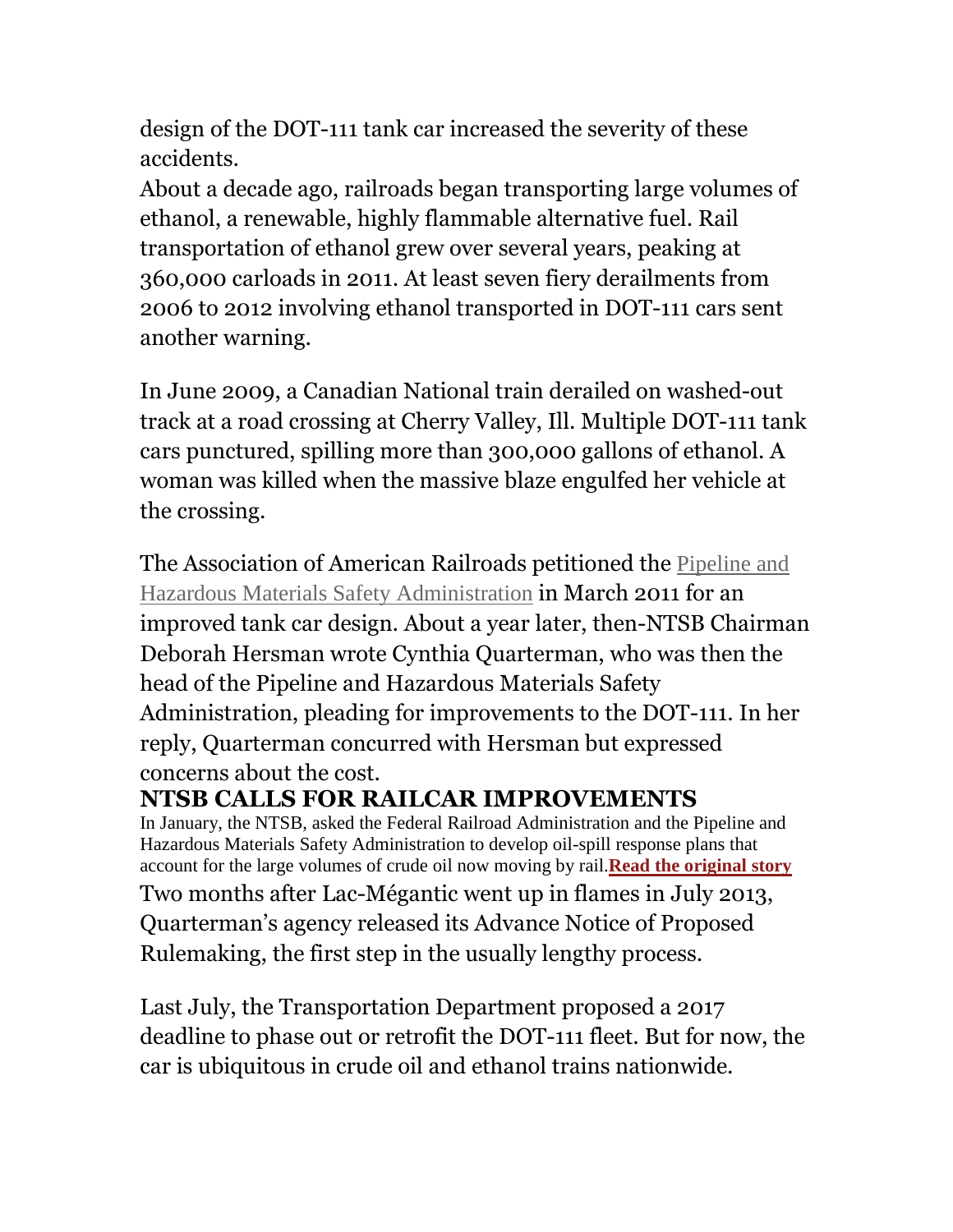Among other steps taken by the department this year, the Federal Railroad Administration's Thompson noted that it had "issued a safety advisory requesting companies to take all possible steps to avoid using DOT-111 tank cars when transporting Bakken crude."

That wasn't enough to satisfy environmental groups, which petitioned the Transportation Department for an immediate ban on DOT-111 cars hauling Bakken crude oil. When the department denied the petition, the groups sued. Railroads generally don't own the tank cars used to transport oil by train.

Since the more recent high-profile accidents, many refiners have opted to go with the higher standard the rail industry adopted voluntarily in 2011, with thicker shells and extra shielding on the ends of the cars, as well as features that protect top and bottom valves in case of a derailment.

BNSF and Canadian Pacific, two of the biggest Bakken haulers, have imposed surcharges on crude oil shippers who use pre-2011 tank cars.

However, the oil and rail industry's principal trade groups have requested that regulators give them more time to phase out the cars. Under both government and industry proposals, the cars with the fewest protections could remain in crude oil service through 2020.

The \$1.1 trillion spending bill Congress approved in December contains a requirement that the DOT issue its final rule by Jan. 15.

Even the newer cars have vulnerabilities. Post-2011 cars involved in a derailment last January in New Augusta, Miss., spilled 50,000 gallons of heavy Canadian crude.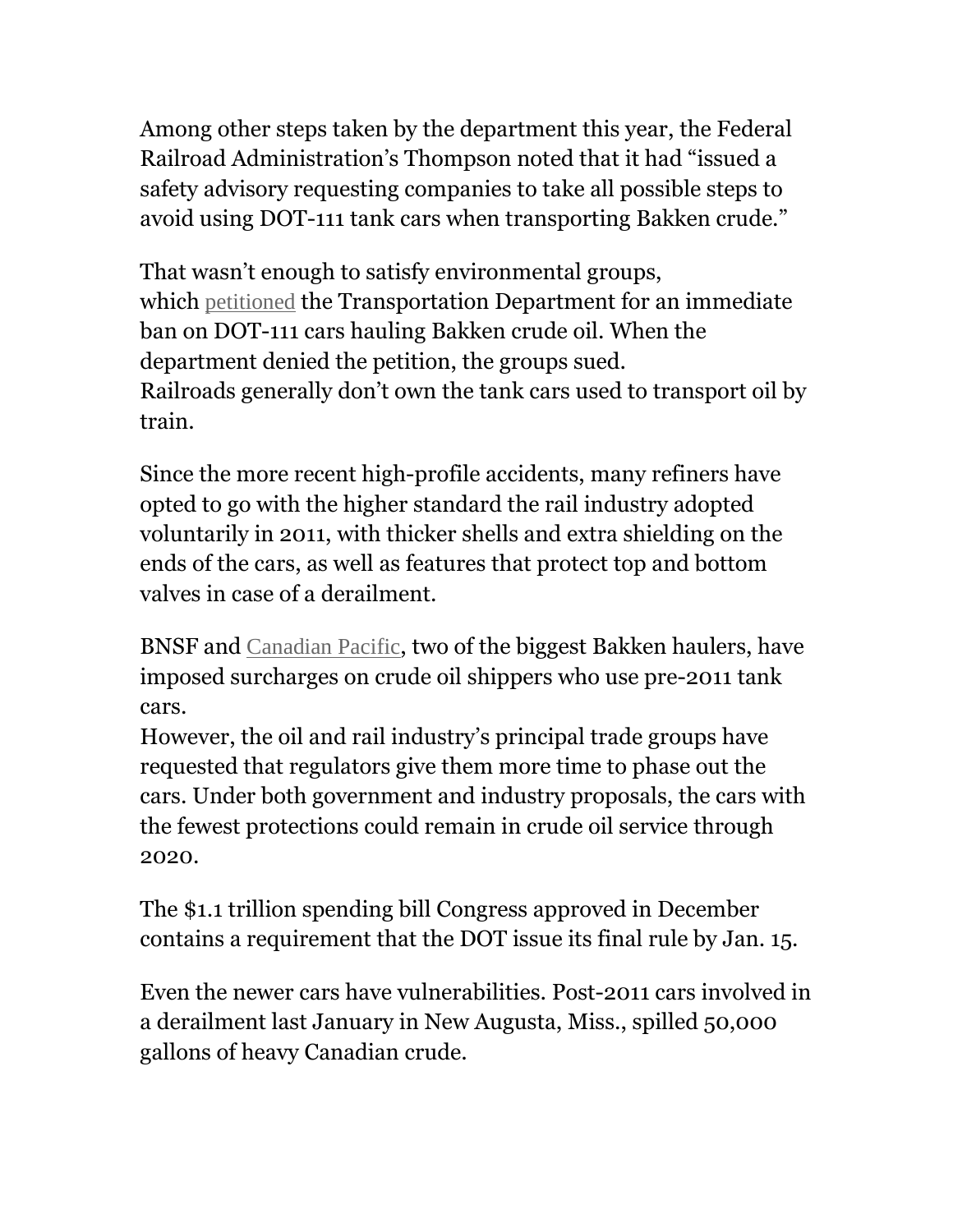So did at least one newer car in Lynchburg, which released its entire contents of Bakken crude into the James River, most of which burned. The city's downtown was spared.

Some of the most vocal advocates for a more aggressive timeline for retrofitting or retiring the DOT-111 fleet are elected leaders in cities and towns. Karen Darch, the village president of Barrington, Ill., a Chicago suburb, has testified on Capitol Hill and submitted comments to regulators. Two busy rail lines intersect in her community, and trains carrying crude oil and ethanol pass within feet of homes, businesses and schools.

"We have people who are, quite literally, sitting ducks," she said.

#### **The repairs I see them making right now are more like putting a Band-Aid on a gaping wound**

John Wathen, environmentalist

CURTIS TATE / MCCLATCHYOn April 30, 2014, a CSX train carrying Bakken crude oil derailed in downtown Lynchburg, Va. No one was injured or killed but three tank cars went into the James River spilling 30,000 gallons of oil and igniting a fire. Above, video of trains outside Lynchburg on a normal day.

### **Repeated violations**

In Tuscaloosa, repairs are underway on the century-old bridge. But its condition had received less attention from local, state and federal authorities, and the railroad that maintains it, before crude oil trains began rolling over its rotting timbers in 2013.

The local industrial development authority gave \$785,000 in tax abatements to the Hunt Refining Co. to build a two-track rail terminal capable of unloading 600,000 gallons of crude oil a day at its Tuscaloosa refinery.

Mike Smith, a lawyer for the agency, said its jurisdiction didn't extend beyond the refinery and that it had no authority to evaluate the condition of, or require repairs to, the rail infrastructure that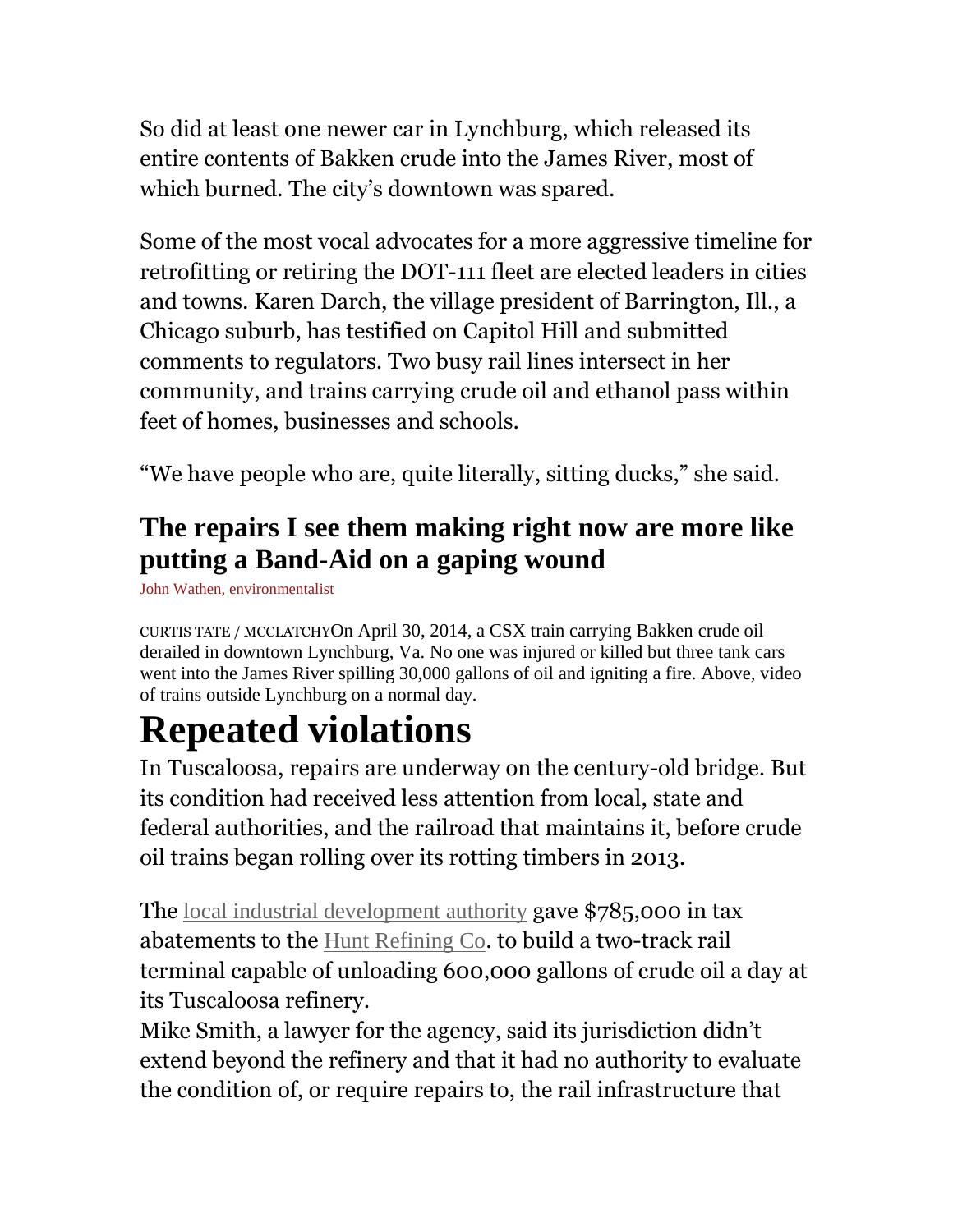leads to it. A spokeswoman for Hunt, based in Houston, declined to comment.

The Alabama Department of Environmental Management quickly approved Hunt's permits to build and operate the terminal, with no public comment or review. A spokesman for the department didn't return multiple phone calls seeking comment.

The Federal Railroad Administration doesn't inspect bridges. That responsibility rests with the railroad.

The Alabama Southern Railroad, which is owned by Watco, a company headquartered in Pittsburg, Kan., maintains the Tuscaloosa bridge and the track that runs across it. Regulators have cited the company many times over the years for safety violations. Federal Railroad Administration inspection reports obtained through a Freedom of Information Act request show that inspectors recommended penalties for Alabama Southern 15 times from January 2006 to September 2013.

In June, an Alabama Southern train carrying crude oil derailed in Buhl, Ala., about 12 miles west of Tuscaloosa. Though nothing spilled, seven battered tank cars remained on the ground for the next two months, a short distance from people's front porches.

Tracie VanBecelaere, a Watco spokeswoman, said the company would invest as much as \$17 million over three years in new rail, ties and ballast on the 62-mile Alabama Southern line between Tuscaloosa and Columbus, Miss.

In late October, bundles of new crossties lined the track near a road crossing in Northport, across the river from Tuscaloosa. Tie replacements "will continue for several months," VanBecelaere said.

She said the track was inspected more than federal law required and was checked ultrasonically for internal defects twice a year.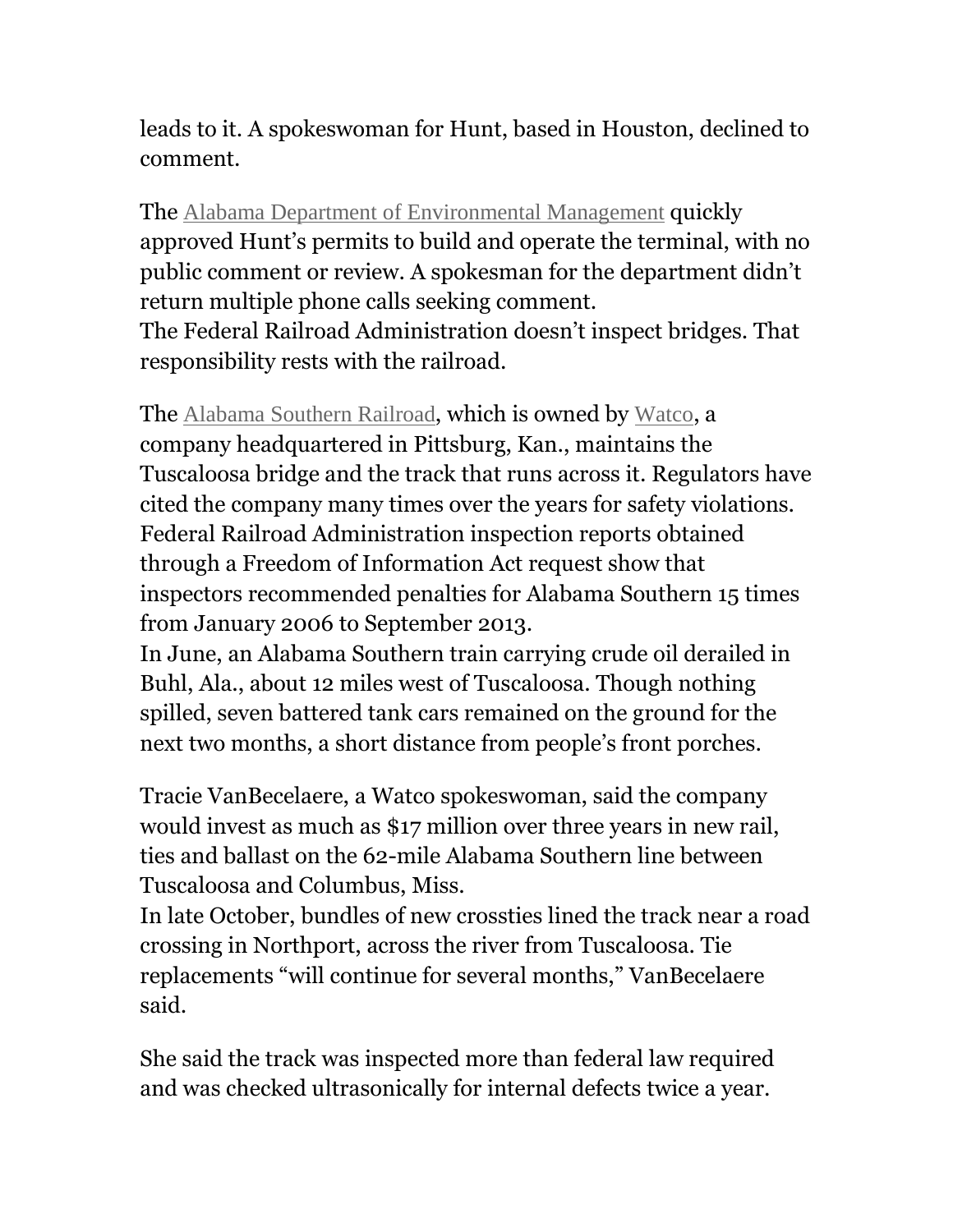The old bridge is getting a \$2.5 million overhaul as part of the same project, VanBecelaere said. She said it had passed an inspection over the summer.

John Wathen, an environmentalist who's been monitoring the condition of the rail infrastructure around Tuscaloosa for the past year, wonders whether it's enough.

"The repairs I see them making right now are more like putting a Band-Aid on a gaping wound," he said **.**

#### **Nothing would have survived within the fire footprint. We've seen that already.**

John Wathen, environmentalist

## **Potential for disaster**

October is a busy time in Tuscaloosa, with Alabama football season in full swing. One home-game weekend this year, there were no hotel rooms available within 50 miles of the city. Tuscaloosa's population expands on home game days. The university's Bryant-Denny Stadium can hold more than 100,000 fans.

The railroad bridge is perhaps more than a mile from the stadium, as the crow flies. Across the river in Northport, a whole encampment of recreational vehicles owned by football fans sits just 50 feet from the structure. The city council allows the tailgaters to park their campers there for the season's duration.

The 7,500-seat Tuscaloosa Amphitheater, which recently hosted Mary J. Blige and the Doobie Brothers, sits near the bridge on the opposite bank. The Oliver Lock and Dam, a popular fishing spot, is about half a mile downriver.

Thousands more people descend on Northport in October for the annualKentuck Festival of the Arts.

Most Tuscaloosa residents know about the bridge and some have stories about how it intersects with their lives. But few know about